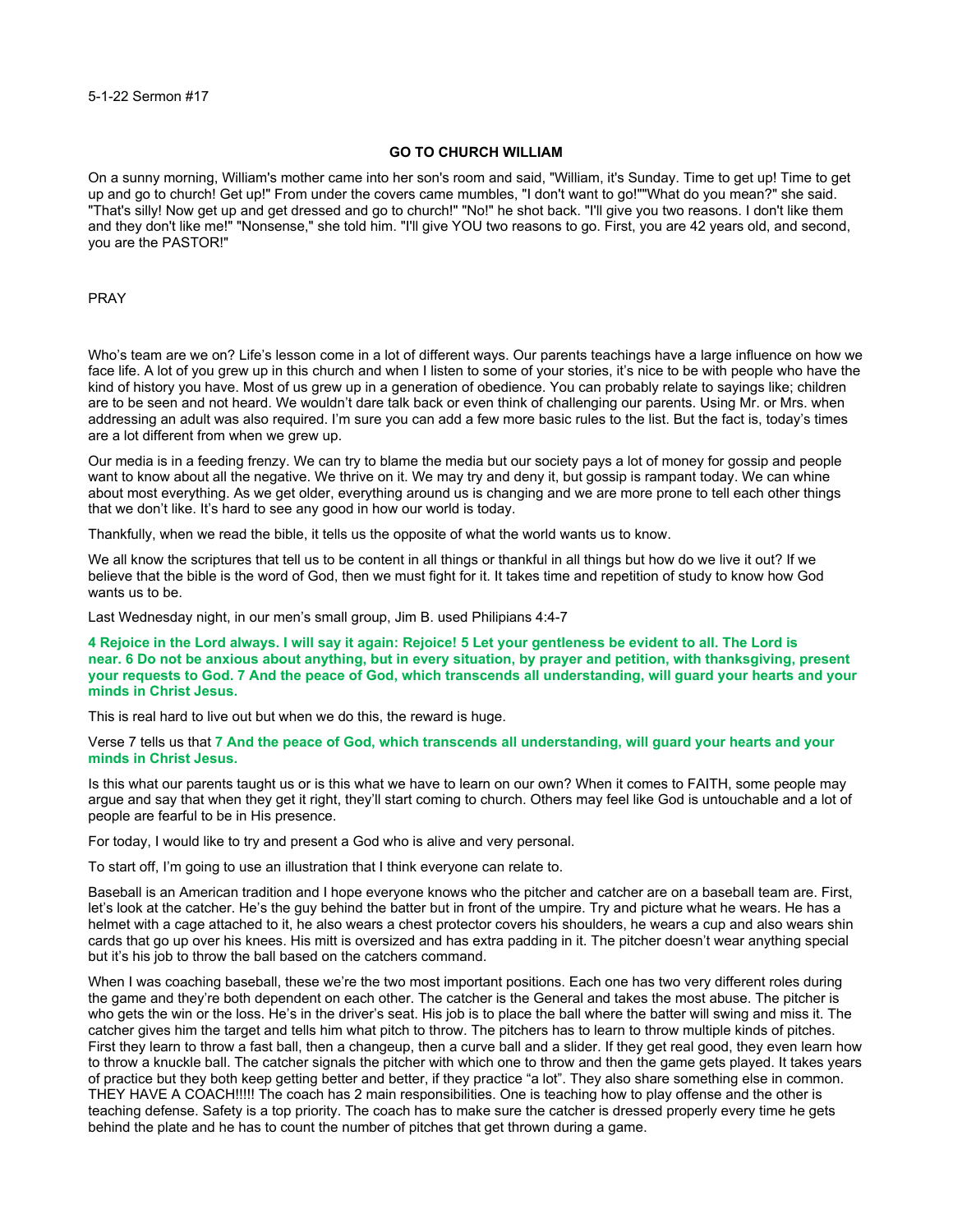So why does the catcher wear all that extra stuff? Because the ball hurts when it hits you. It can brake bones. When the pitcher throws the ball, the catcher never knows for sure what's going to happen. The pitcher might throw a wild pitch or the batter may tip the ball and it goes in the wrong direction. The catcher might even get hit on accident with the bat. The ball is moving so fast and when it gets out of control, the catcher is going to miss it. Then the catcher has to go to plan "B" and use some part of his body to keep the ball in front of him. The ball may go into his face or it may bounce up off the ground. Being protected from the unknown isn't thought of as, "if" it will hit him but, it's a fact and the catcher prepares for it. Knowing that he's a living pin cushion is critical for him to understand. If he wasn't wearing all that equipment, he would get seriously injured. Our lives are no different. If we don't accept the fact that we're going to face troubles and pain, then we'll end up facing Satan with no equipment on. God is our coach and the word of God repeatedly tells us that we will get thrown curve balls and we will have trials of many kinds. God does provide the equipment for us to dress in. God is our Father and He wants us to be clothed by Him. He dresses us but, if we refuse to wear His attire, then we can get hurt really bad. God isn't like our Earthly parents and His ways are not our ways. When we reject His teachings or don't understand His authority over the world, His armor won't mean much or be worn at all.

Let's look at Ephesians 6:10-20 The Armor of God **10 Finally, be strong in the Lord and in his mighty power. 11 Put on the full armor of God, so that you can take your stand against the devil's schemes. 12 For our struggle is not against flesh and blood, but against the rulers, against the authorities, against the powers of this dark world and against the spiritual forces of evil in the heavenly realms.**

God doesn't mix words. He's telling us that the world is evil. He wants to help us with staying safe. It's like a baseball catcher who understands that he's going to get hit by the ball. The more intimate we are with God the more protection we'll have. As we continue to verse 13, God describes and gives us the protection to put over our uniform. It's up to us to put it on.

This is the only defense we have and Satan is going to try and convince us that we don't need it. Satan uses every lie in the book to stop us from wearing this.

**13 Therefore put on the full armor of God, so that when the day of evil comes, you may be able to stand your ground, and after you have done everything, to stand. 14 Stand firm then, with the belt of truth buckled around your waist, with the breastplate of righteousness in place, 15 and with your feet fitted with the readiness that comes from the gospel of peace.** 

**16 In addition to all this, take up the shield of faith, with which you can extinguish all the flaming arrows of the evil one. 17 Take the helmet of salvation and the sword of the Spirit, which is the word of God.**

Every one of us has the ability to wear this armor. The hard part is to put it on and practice wearing it during life. We don't know what today is going to bring and I'm totally guilty of blindly go out into this world. If we make God untouchable or believe that He's not present at all times, we become sheep to be slaughtered.

I really love verse 18, **18 And pray in the Spirit on all occasions with all kinds of prayers and requests. With this in mind, be alert and always keep on praying for all the Lord's people.** 

Asking others what we can pray for them is like completing the rest of the players needed for the field. We need infielders and outfielders.

## **19 Pray also for me, that whenever I speak, words may be given me so that I will fearlessly make known the mystery of the gospel, 20 for which I am an ambassador in chains. Pray that I may declare it fearlessly, as I should.**

Paul isn't afraid to ask for prayers because he understands the power of it. He's being the coach and is needed to speak for God. The armor we wear is because we're all catchers. PRAYERS are because we're all pitchers too. As Christian's, we have to play both positions. We're constantly being faced with new batters and Prayer is our only way to strike out Satan. Like the catcher, the armor is the only way to deflect the attacks from Satan but, it starts with PRAYER. Learning the armor comes with reading the word. Praying can be taught in a couple of ways. When I first came to believe, I really didn't know anything. First I had to learn how to pray. Thankfully, I had someone help me with this. I was told to just talk to God like He's your best friend. I was taught that before I do anything, ask God for help. We pray over the word, we prayed for forgiveness, we pray for food and about our families. Like all pitchers, we must learn to have different pitches to throw and then we need to learn how to put the ball in the right place. The more ways that we know how to pray, the better we'll get at striking out Satan. We also need to wear the armor and let it do its job of deflecting. Satan is going to do everything he can to hurt us and if we don't have the armor on, then we're going to get broken bones. If Satan can't hit a home run, then he's going to try and hit the ball right into our chest or at our face. He's going to do anything he can to find the exposed part of our body. None of us always win but, Christ blood washes that white as snow. The more we talk to God the more He protects us. This is why God tells us to pray without ceasing.

After my heart attacks God laid it on my heart to better understand what it means to pray in "all" things. The first thing God taught me was that my prayers needed to become more real. He revealed in me that only using formal prayer is how I kept Him at a distance. It was stopping me from having a true Father/ Son relationship. I had to learn about the meaty kind of prayer. I needed to find prayers that showed me that I could trust God in all things. I needed to give God my real self. He wants the real us and then He does what only God can do.

**1 Peter 5:7** says "Cast all your anxiety on him because he cares for us".